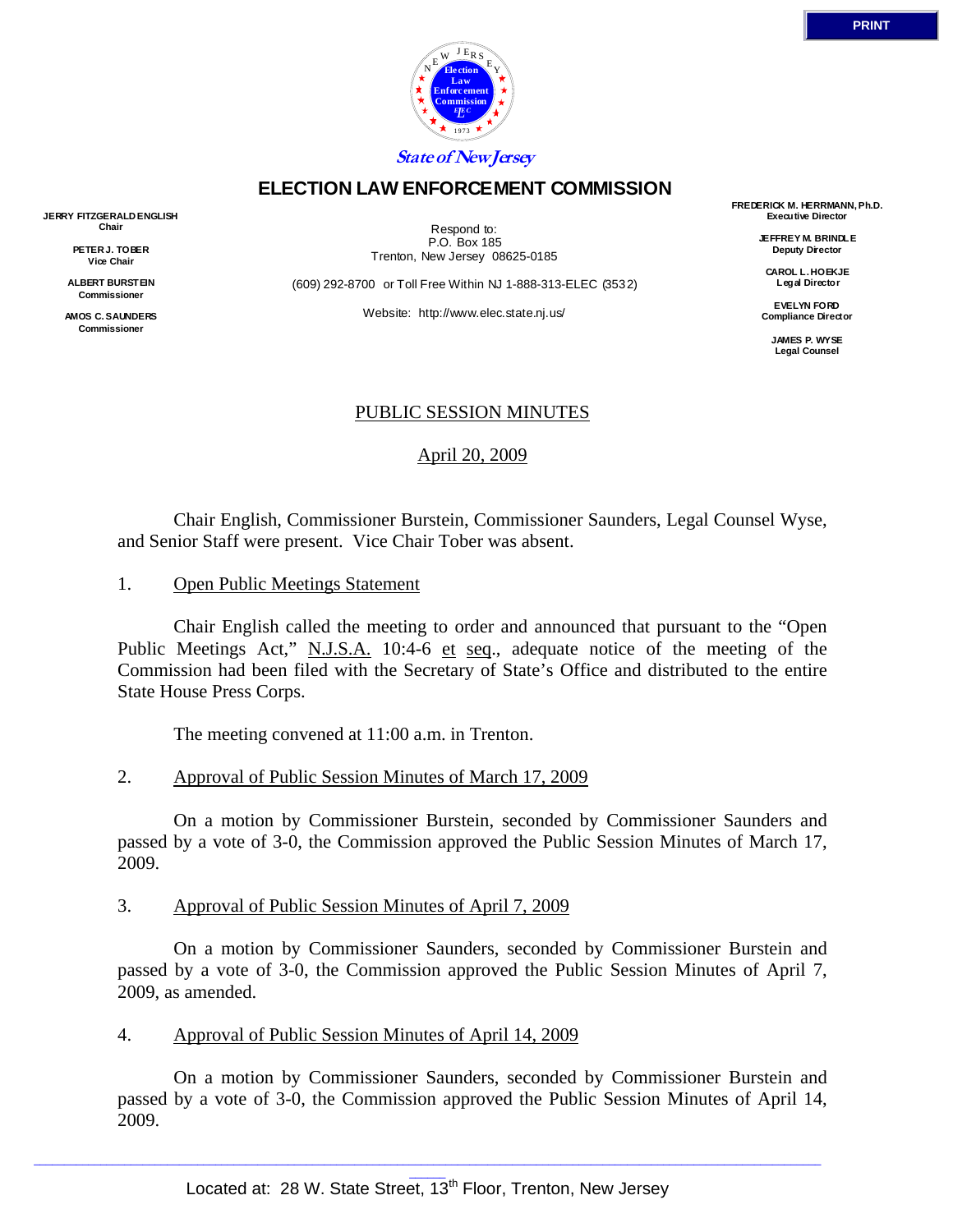#### 5. Executive Director's Report

#### A. Commissioner News

 Executive Director Herrmann reminded the Commissioners that their Financial Disclosure Statements for Calendar Year 2008 must be filed with the State Ethics Commission (SEC) by May 15, 2009. The Executive Director added that starting this year the statements have to be filed electronically and that forms and instructions are available on the SEC website. Dr. Herrmann noted that all of ELEC's directors must file similar forms on the same date; and, at the end of the filing process, he will certify to the Governor's Authorities Unit that ELEC's Commissioners and directors are in compliance.

#### B. Fiscal Year 2010 Budget Review

 According to Executive Director Herrmann, the Fiscal Year 2010 Operating Budget recommended by the Governor is \$4.355 million. He said that this figure is two percent less than the adjusted budget for Fiscal Year 2009, which was \$4.439 million. The Executive Director reported that the \$84,000 reduction came from the salary account and represents the salary of the Director of Lobbying. He advised the Commission that the missing funds will be made up from lobbying fee revenue so the cut will not result in the loss of a key staff person. The Executive Director mentioned, however, that the Governor is proposing a continued hiring and salary freeze as well as 12 mandatory furlough days for the new fiscal year.

 Dr. Herrmann indicated that the recommended budget for the Gubernatorial Public Financing Program is \$7.88 million of which \$6.8 million will go for the funds being distributed to the candidates. He said that if more money is needed for this purpose, the Campaign Act provides that the general treasury will provide it. The Executive Director informed the Commission that \$1.08 million will be used for administrative costs and the Ballot Statement Program, noting that of this amount \$480,000 is for staff and equipment and \$600,000 for the ballot statements.

 According to Executive Director Herrmann, more cuts may happen during the year if the economy does not improve. The Executive Director advised the Commissioners that Deputy Director Brindle, Director of Finance and Administration Steve Dodson, and he will be attending the Department of Law and Public Safety's budget hearings before the Assembly Budget Committee on April 21, 2009, and Senate Budget and Appropriations Committee on April 22, 2009. He said that according to the Office of Legislative Services, it is not anticipated that ELEC will be receiving any oral questions during the hearings. Executive Director Herrmann stated that the Commission did receive some written questions about the impact of staff shortages and budget cuts on ELEC's ability to function, however. He mentioned that staff replied that two key missing legal positions and one computer vacancy will force the Commission to continue its efforts to reprioritize. Dr. Herrmann indicated that various computer projects have been deferred, offsite treasurer and lobbying training has been suspended, and enforcement efforts have been slowed. The Executive Director assured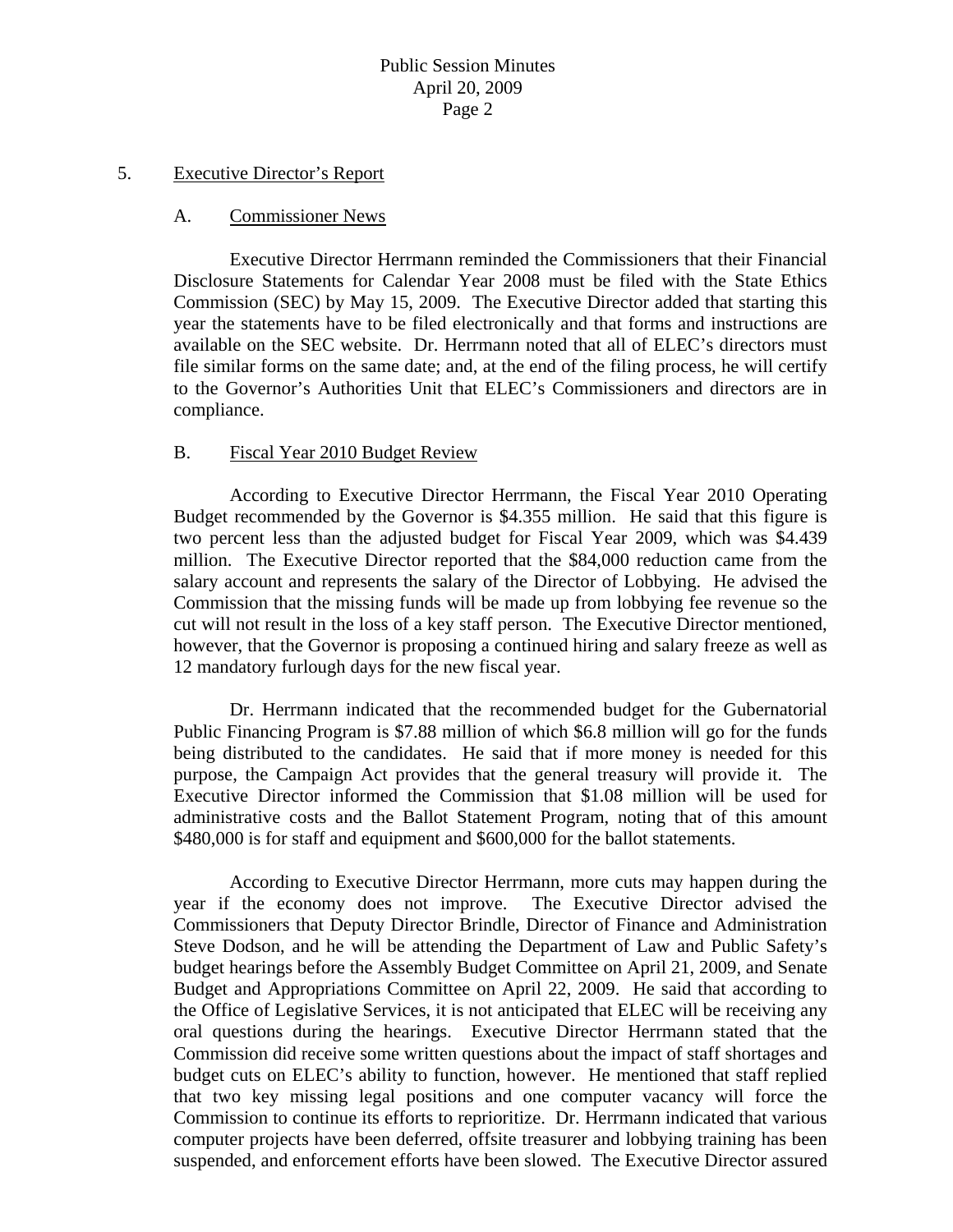the Commission that ELEC will be able to perform its core mission but under increasingly difficult conditions.

 Executive Director Herrmann added that due to the State's ongoing fiscal problems, ELEC's water coolers will be removed by the end of the month.

#### C. Fiscal Year 2009 Mandatory Furlough Days

 The Executive Director reported that ELEC will be closed for business on May 22 and June 19, 2009, which are mandatory furlough days. He said that May 22, 2009 is the 11-day report filing date, which will be postponed to the next business day, May 26, 2009, because the Capitol Post Office will be closed on May  $22<sup>nd</sup>$  so that no mail can be delivered.

## D. 2008 Annual Report

 Executive Director Herrmann thanked the Project Manager, Deputy Director Brindle, and the other directors for their fine work on the report and also mentioned the excellent desktop publishing contribution of Administrator Elbia Zeppetelli and outstanding photographic work by Executive Software Engineer Brian Robbins. The Executive Director reminded the Commissioners that the report must be submitted to the Legislature prior to May 1, 2009, and asked if the Commissioners had any comments or questions for Deputy Director Brindle. Executive Director Herrmann asked for their approval of the draft, which had been sent to them for their review with the agenda package.

 Chair English suggested technical amendments to the Compliance Section of the Annual Report. She complimented staff on a professional looking annual report.

 Commissioner Saunders stated that he was pleased with the legislative recommendations section of the report.

 Commissioner Burstein recommended that the transmittal letter to the Legislature include the fact that the 2008 annual report is dedicated to Dr. Frederick M. Herrmann.

 Chair English stated that the dedication of the report to Dr. Herrmann be reflected in the minutes.

 On a motion by Commissioner Saunders, seconded by Commissioner Burstein and passed by a vote of 3-0, the Commission approved the 2008 Annual Report, which is dedicated to Dr. Frederick M. Herrmann, who is retiring on June  $30<sup>th</sup>$  as Executive Director of the Commission.

 Pursuant to the Executive Director's report about the budget and staffing needs, Chair English asked about whether or not a process exists for requesting exemptions to the hiring freeze. She pointed out that the Commission needs to fill the Deputy Legal Director position and other legal and computer positions.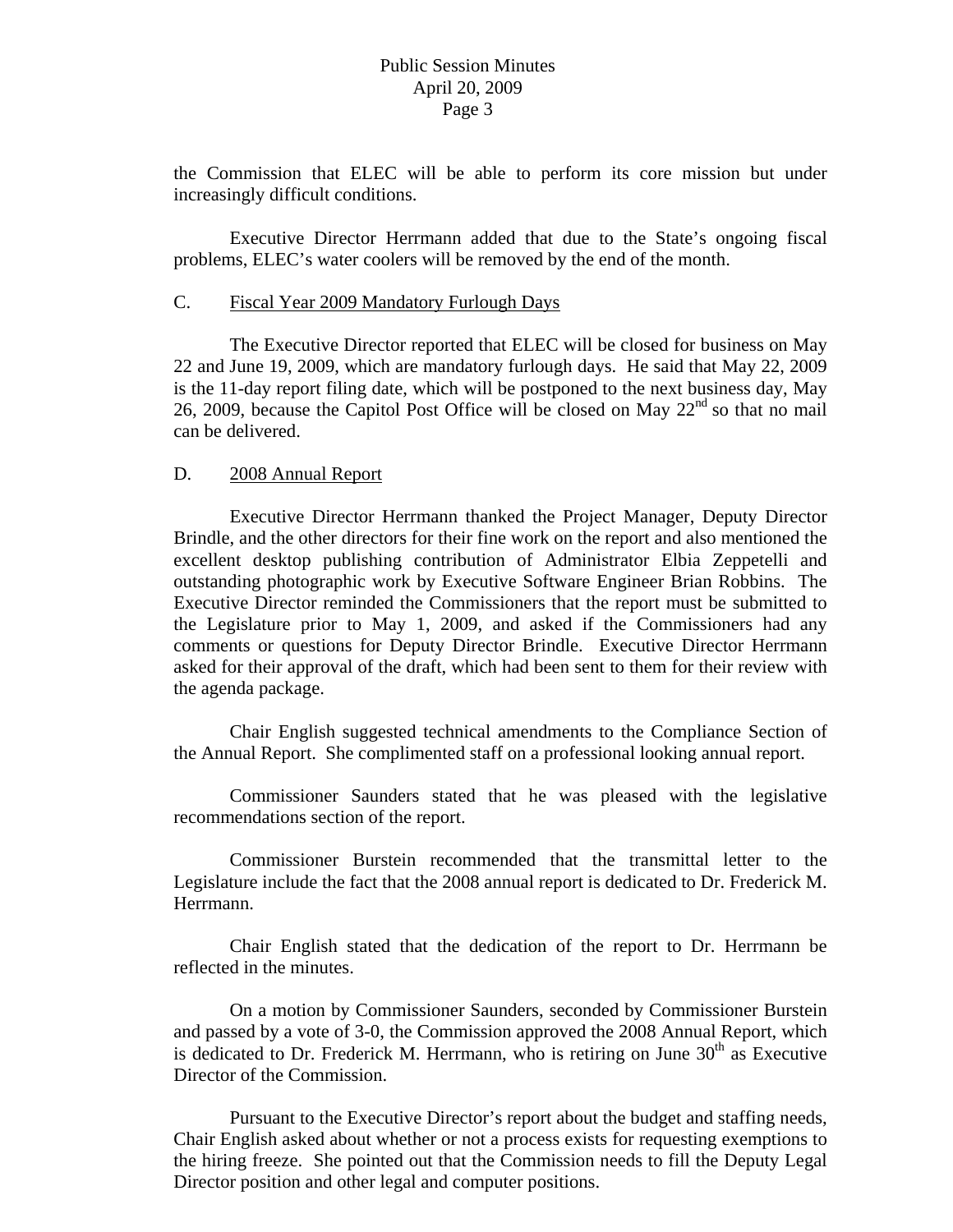Deputy Director Brindle stated that while those positions need to be filled at this juncture the Commission's budget would not support such hiring. He suggested that the budget needed to be increased first and then requests for hiring freeze exemptions could follow.

 Commissioner Burstein stated that the timing may not be right for making such a request.

 Chair English stated that the Commission must continue to make known its budgetary needs, its important role in the political process, and its staffing needs.

## E. Spring Meeting Schedule

- May 19, 2009 at 11:00 a.m. in Trenton; and,
- June 16, 2009 at 11:00 a.m. in Trenton.

## 6. 2009 Gubernatorial Public Financing Program Update

## **Lonegan - Submissions 5, 6, and 7**

Special Programs Director Amy Davis stated that staff completed its review of Candidate Steven Lonegan's fifth and sixth submissions and issued public funds totaling \$100,834.66 and \$116,824.78 on March 19 and April 15, 2009, respectively. She said that Candidate Lonegan filed a seventh submission on April 7, 2009, on which she will report to the Commission at the next meeting.

## **Christie - Submissions 3, 4, and 5**

According to Special Programs Director Davis, staff completed its review of Candidate Chris Christie's third, fourth, and fifth submissions. She added that on March 19, March 31, and April 15, 2009, public funds in the amounts of \$592,180, \$376,670, and \$388,708, respectively, were disbursed to the campaign.

She noted that the next date for filing matching fund submissions is April  $22<sup>nd</sup>$  and that staff will report to the Commission at its meeting on May  $19<sup>th</sup>$  the status of any submissions received and public funds disbursed.

## **Debate Plans**

Director Davis reported that, as required, both debate sponsors provided staff and the two participating candidates with written notice of their debate plans. She said that the New Jersey Network (NJN) has informed staff of one change from its submitted application concerning the time of rebroadcast. The Director noted that originally NJN stated it would rebroadcast the debate on May 17, 2009; but, since that is the same day the League of Women Voters Education Fund is airing its debate, NJN has changed the rebroadcast date to Friday, May 15, 2009 at 10:00 p.m.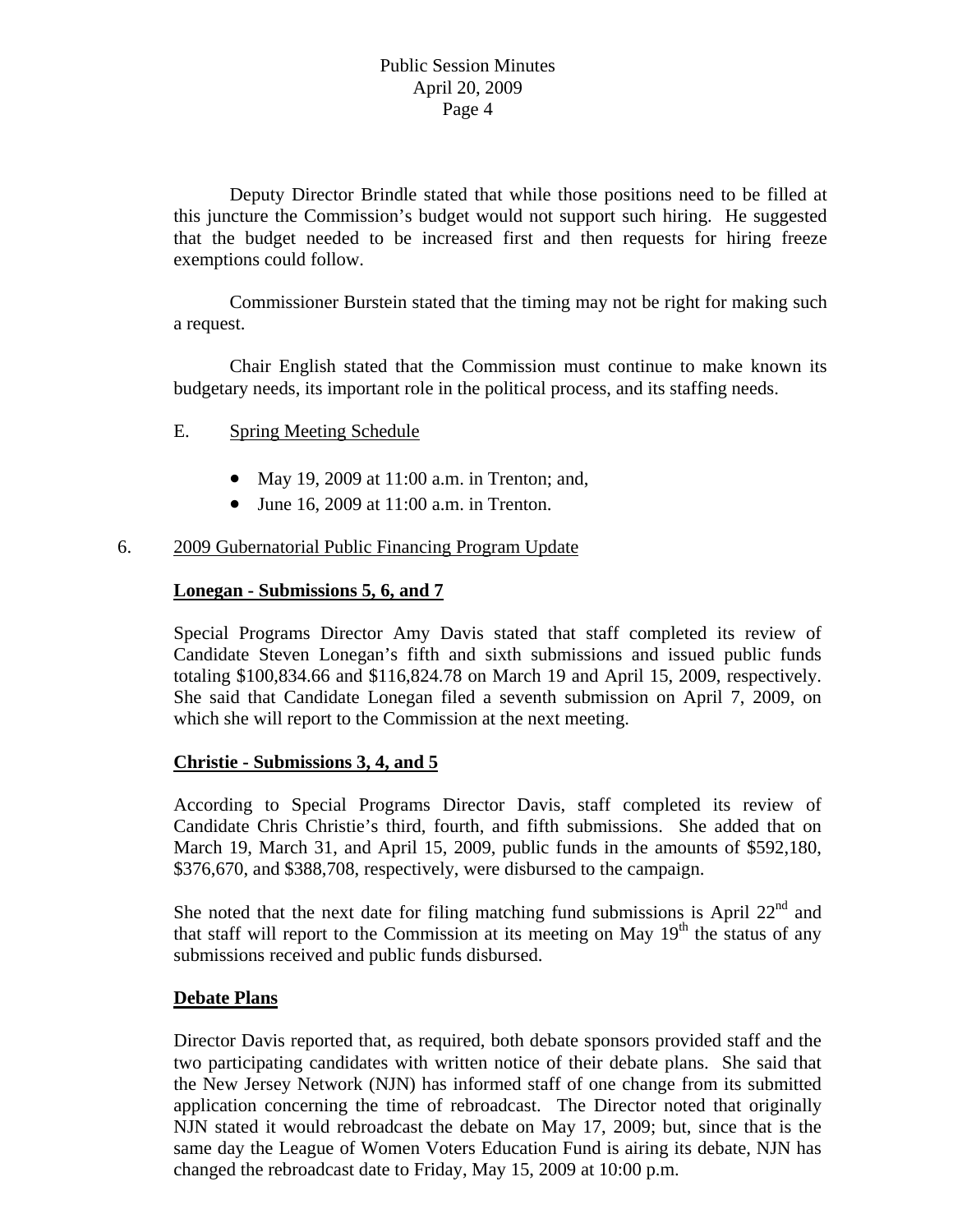## Public Session Minutes April 20, 2009 Page 5

Chair English asked if this notification was due to ELEC's 48-hour regulation.

Director Davis answered in the affirmative.

## 7. Adoption of Proposed Amendments to N.J.A.C. 19:25-6.10

 Legal Director Hoekje summarized the proposed amendments at N.J.A.C. 19:25-6.10, stating that the proposal contains three amendments. Legal Director Hoekje said that N.J.A.C. 19:25-6.10(a) as amended would specify that the need for legal representation must arise from the ordinary and necessary duties of holding public office. She added that N.J.A.C. 19:25-6.10(a)3 as amended clarifies that legal fees can be used to defend violations of the Act in a civil or administrative proceeding. Finally, Legal Director Hoekje stated that a new section, N.J.A.C. 19:25-6.10(b) was proposed that would specifically prohibit the use of campaign funds for legal fees and expenses in connection with criminal defense of a candidate or officeholder. The section as amended by Commissioner Burstein reads:

(b) Permissible use of funds for legal fees and expenses shall not include legal fees and expenses for [criminal] defense of a candidate or officeholder, [including defense in] who is the subject of a criminal inquiry or criminal investigation, or [and] defense of a criminal indictment or other criminal proceeding.

 On a motion by Commissioner Saunders, seconded by Commissioner Burstein and passed by a vote of 3-0, the Commission approved the proposed amendments as amended by Commissioner Burstein.

 Commissioner Saunders suggested that the Supreme Court be notified of the adoption of the regulation regarding use of legal fees.

 Legal Counsel Wyse agreed that the new regulations should certainly be brought to the Court's attention. He said that he would send a letter to the clerk of the Court.

## 8. Resolution to go into Executive Session

 On a motion by Commissioner Saunders, seconded by Commissioner Burstein and passed by a vote of 3-0, the Commission resolved to go into Executive Session to discuss anticipated litigation, which will become public as follows:

- A. Final Decision Recommendations in violation proceedings which will not become public. However, the Final Decisions resulting from those recommendations will become public not later than seven business days after mailing to the named respondents.
- B. Investigative Reports of possible violations, which reports will not become public. However, any complaint generated as the result of an Investigative Report will become public not later than seven business days after mailing to the named respondents.